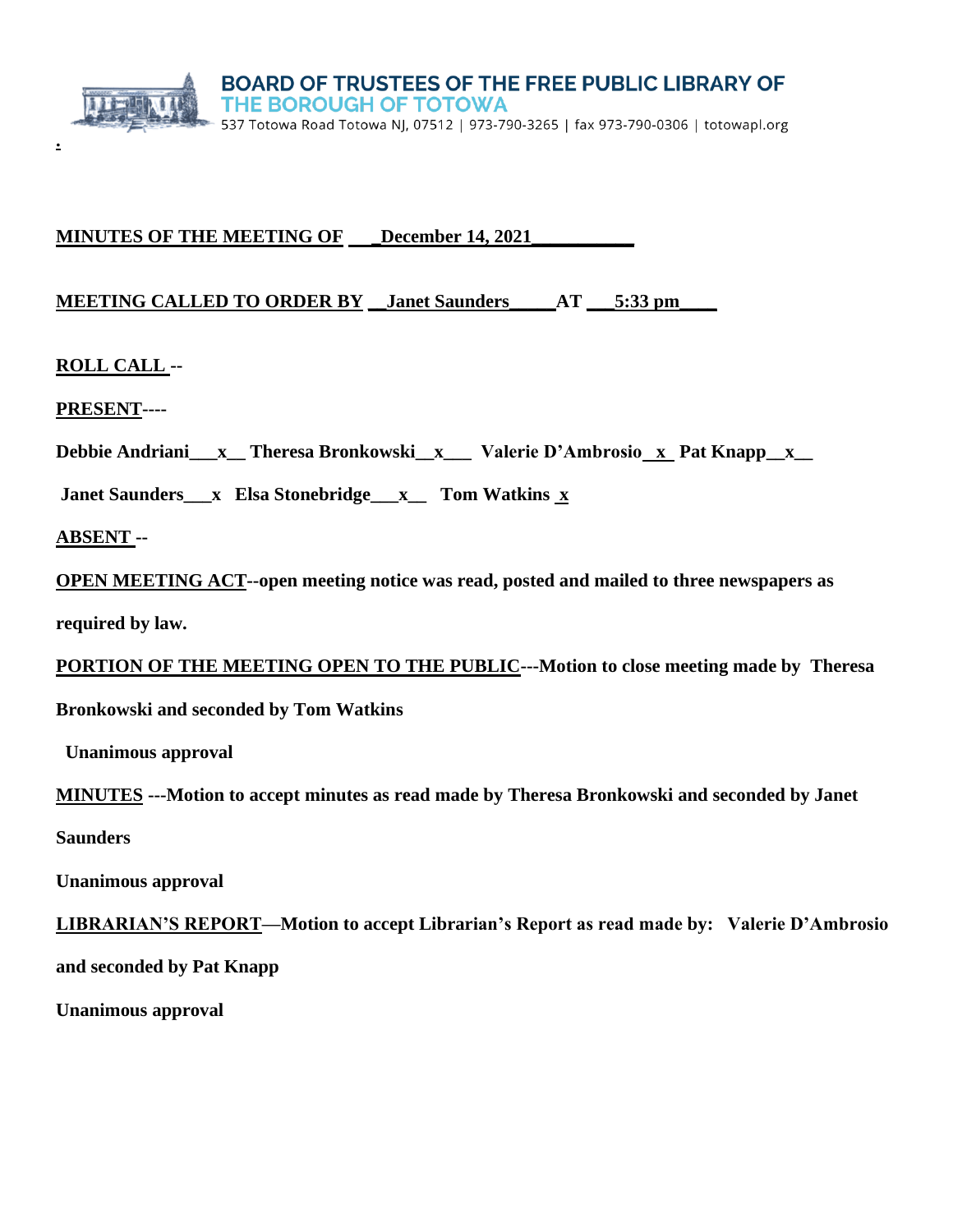## **CORRESPONDENCE:**

- **1. Donation from Laurie Meyer in memory of Gen Wells**
- **2. Donation from Catherine Cavallo for children's materials**
- **3. Janet Saunders presented a check**

### **OLD BUSINESS:**

**1. Resolution to award renovation contract to Javier Construction Motion made by Theresa Bronkowski and seconded by Pat Knapp**

**Unanimous approval**

- **2. Resolution authorizing the Borough to proceed with agreement for the PSE & G Direct Install Energy Saver Program on the Library's behalf**
- **3. New Jersey Library Construction Bond Act Renovation Project update**
- **4. Janet Lee Saunders retirement-trustee vacancy Robert Coyle to be replacement**
- **5. ARPA update**
- **a) Reimbursement request & W9 submitted to the State Library**

#### **NEW BUSINESS:**

- **1. Facilities update:**
- **2. Materials, Outreach, Programming, Purchases and Services update:**
- **3. PALS PLUS Updates: Annemarie being signed as representative**
- **4. Personnel update: New Page hired**
- **5. Volunteer update: Court mandated volunteer should start soon**